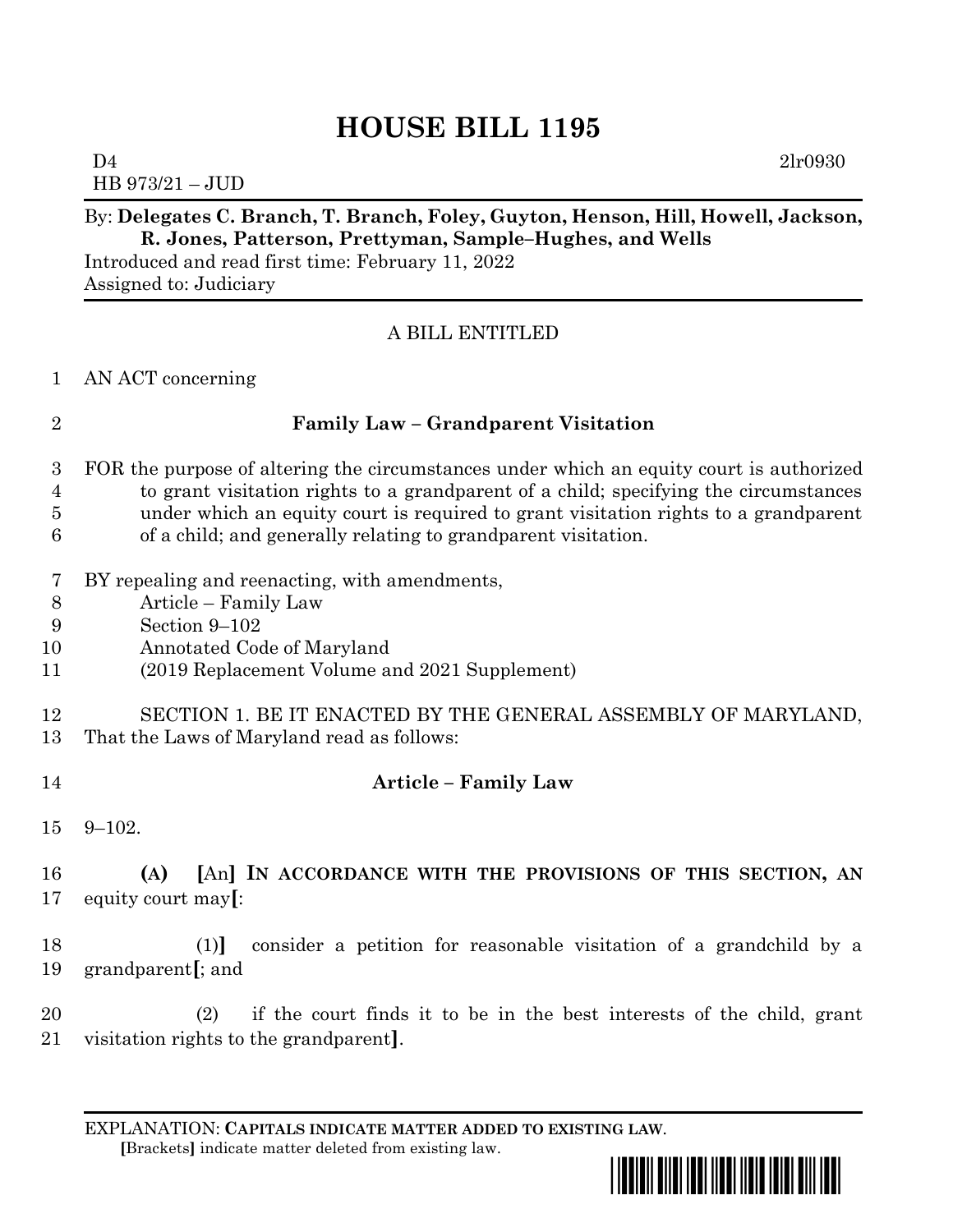**HOUSE BILL 1195**

 **(B) (1) SUBJECT TO THE PROVISIONS OF PARAGRAPH (2) OF THIS SUBSECTION AND SUBSECTION (D) OF THIS SECTION, AN EQUITY COURT MAY GRANT VISITATION RIGHTS TO A GRANDPARENT IF:**

 **(I) 1. THE CHILD'S PARENT, WHO IS THE CHILD OF THE GRANDPARENT, IS DECEASED; OR**

 **2. THE PETITION FOR VISITATION RIGHTS WAS FILED AFTER AN ACTION FOR DIVORCE, ANNULMENT, CUSTODY, OR PATERNITY WAS FILED BY A PARENT OF THE CHILD; AND**

 **(II) THE COURT FINDS THAT GRANTING VISITATION RIGHTS TO THE GRANDPARENT:**

**1. IS IN THE BEST INTERESTS OF THE CHILD; AND**

 **2. WOULD NOT INTERFERE WITH THE PARENT–CHILD RELATIONSHIP.**

 **(2) IN MAKING A DETERMINATION UNDER PARAGRAPH (1)(II)1 OF THIS SUBSECTION, THE COURT SHALL CONSIDER THE AMOUNT OF PERSONAL CONTACT THAT OCCURRED BETWEEN THE GRANDPARENT AND THE CHILD BEFORE THE FILING OF THE PETITION.**

 **(C) SUBJECT TO THE PROVISIONS OF SUBSECTION (D) OF THIS SECTION, AN EQUITY COURT SHALL GRANT VISITATION RIGHTS TO A GRANDPARENT UNDER THIS SECTION IF:**

 **(1) THE CHILD RESIDED WITH THE GRANDPARENT FOR A PERIOD OF AT LEAST 12 MONTHS; AND**

 **(2) THE COURT FINDS THAT GRANTING VISITATION RIGHTS TO THE GRANDPARENT:**

**(I) IS IN THE BEST INTERESTS OF THE CHILD; AND**

 **(II) WOULD NOT INTERFERE WITH THE PARENT–CHILD RELATIONSHIP.**

 **(D) IN MAKING A DETERMINATION UNDER THIS SECTION, THE COURT MAY NOT DENY VISITATION RIGHTS BASED ON ALLEGATIONS THAT GRANTING VISITATION RIGHTS TO THE GRANDPARENT WOULD INTERFERE WITH THE PARENT–CHILD RELATIONSHIP UNLESS, AFTER A HEARING, THE COURT**